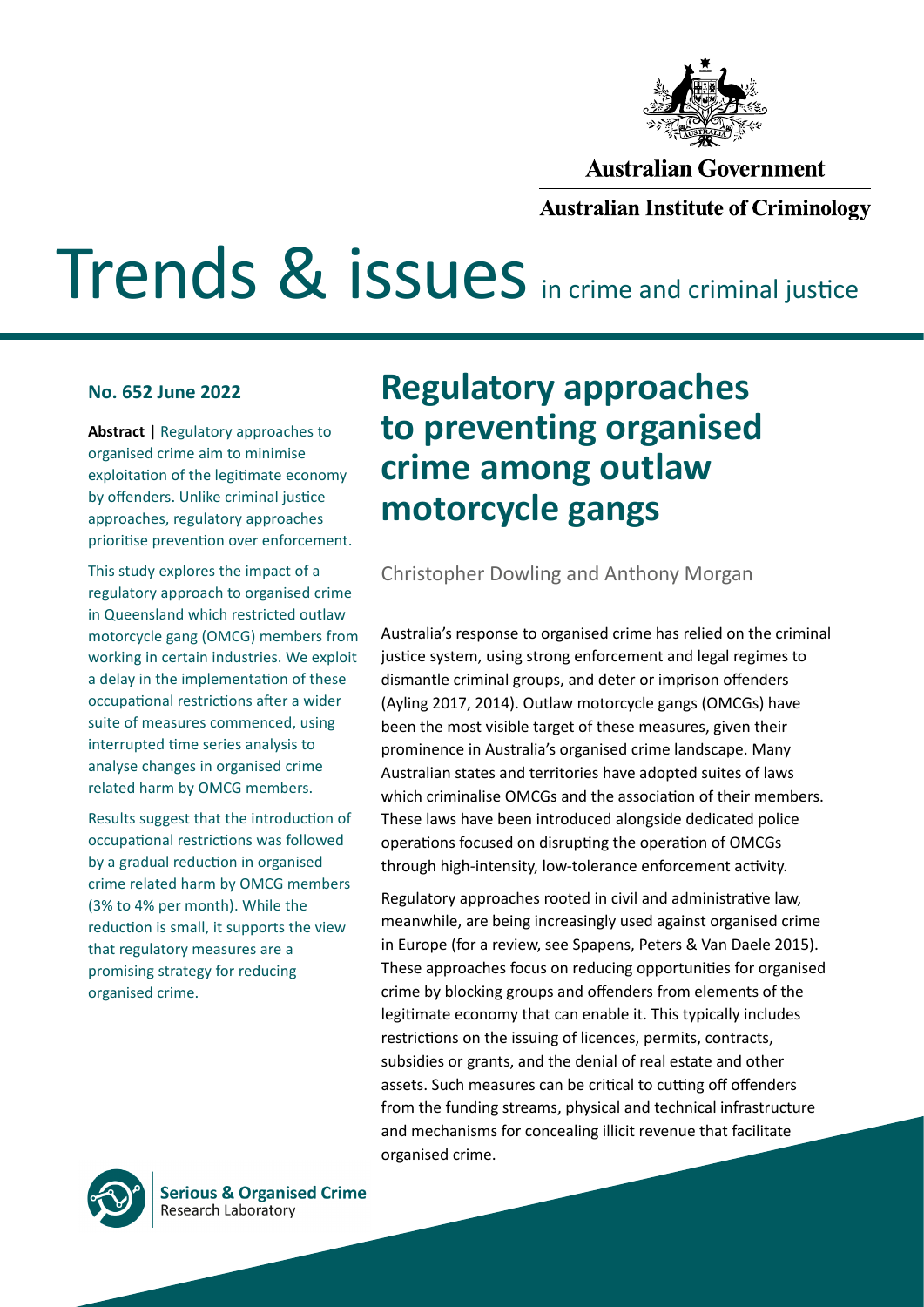Early examples of these approaches are evident in Italy (Calderoni & Di Stefano 2015; La Spina 2014) and Japan (Reilly 2014), which have long histories of private and public sector infiltration by mafia and yakuza crime organisations, respectively. More recently, the whole-of-government OMCG strategy introduced in the Netherlands best exemplifies the implementation of a regulatory approach to this offender population (van Ruitenburg 2020). Although it incorporates criminal justice measures as well, this strategy takes a broad view of disruption, with interventions coordinated across government targeting all of the conditions necessary for OMCGs to operate, including employment, finances and location.

There are recent examples of regulatory measures having been introduced in Australia, although they have typically been implemented within a broader criminal justice framework (Ayling 2017). Many Australian states and territories have now established regimes of judicial orders which restrict the activities of individuals with histories of organised crime related offending, including engagement in certain industries and financial activities. Recent changes to the *Transport Security Amendment (Serious Crime) Act 2021* aim to prevent exploitation of the aviation and maritime transport sectors an enabler of organised crime—by introducing more stringent eligibility criteria for people applying for a card that would allow them to work in Australia's airports and seaports.

Regulatory approaches, used alongside criminal justice approaches, open up a wider variety of angles from which to target organised crime and particularly its enablers. Nevertheless, there is little local or international evidence to support the impact of these measures. Where research has been undertaken, it was often not able to completely disentangle specific regulatory interventions from other measures, making it difficult to infer the true source of any change. This is evident in a recent evaluation of the whole-of-government approach to OMCGs in the Netherlands (Klement & Blokland 2021). While results show that the introduction of this approach led to a gradual reduction in the rate of recorded organised crime offending by OMCG members, the wide range of criminal justice and regulatory measures incorporated make it challenging to identify the specific mechanisms at work.

#### **Queensland context**

In October 2013 the Queensland Government introduced a suite of measures to deal with OMCGs. Encompassing numerous acts and amendments, and two dedicated police task forces (Maxima and Takeback), these measures constituted a hardened approach to OMCGs, introducing new criminal offences and more severe penalties, increasing police powers and resources, and intensifying investigative and enforcement activity. Policing responses were further enhanced by the relocation of the Commonwealth's National Anti-Gangs Squad to Queensland to work alongside Taskforce Maxima. Implementation of these measures was facilitated by formally declaring 26 OMCGs as criminal organisations under the Criminal Code (Criminal Organisations) Regulation 2013 (Qld). These measures saw substantial increases in the arrest and charging of gang members (Goldsworthy 2015; Queensland Police Service (QPS) 2015, 2014; QPS Strategic Monitoring Team 2014).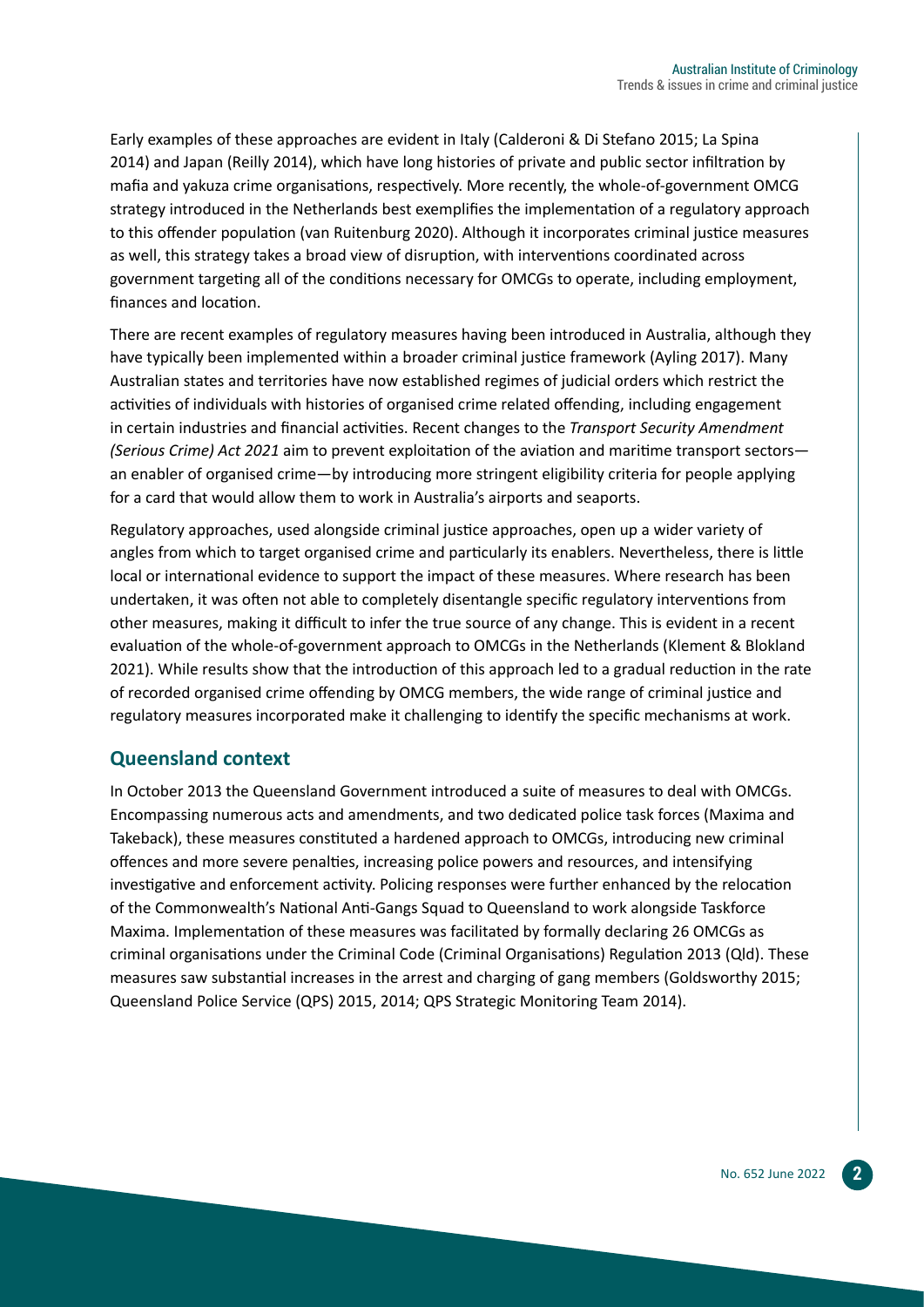This suite of measures included occupational licensing restrictions on members of OMCGs. This effectively prevented them from legally gaining employment in a range of industries, including but not limited to the tattoo, liquor, security, weapons and construction industries, with an aim of protecting these industries from criminal exploitation. Importantly, there is some empirical backing for these measures, despite the lack of research directly evaluating them. While employment can reduce offending among current and former prisoners (Apel & Horney 2017; Ramakers et al. 2017), and can be critical to maintaining desistence among former gang members (Tonks & Stephenson 2019), evidence also shows that employment comes with a range of illicit opportunities (van der Geest, van Koppen & Kleemans 2020; van Koppen, van der Geest & Kleemans 2020).

Unlike the criminal justice measures introduced in October 2013, which came into immediate effect, occupational restrictions commenced gradually between July 2014 and July 2016. A review of the 2013 laws by Queensland's Taskforce on Organised Crime Legislation (2016), which eventually contributed to their repeal and amendment in December 2016, criticised the inadequate review and appeal rights and the burdensome requirement that all licence applications be referred to the Commissioner of the Queensland Police Service. Nevertheless, this review found that, as of December 2015, around 25 licence applications pertaining to certain industries had been refused due to OMCG affiliations. These refusals have obvious direct implications for applicants but could also have disproportionately affected broader ongoing criminal enterprises. Refusing applications also has the potential to deter OMCG members from working in these industries and to deter employers and recruiters in these industries from employing OMCG members. The latter possibility was borne out in the findings of a recent study by Boland and colleagues (2021) examining former OMCG members in Queensland, a number of whom noted difficulties gaining employment due to their OMCG affiliations.

The legal environment regarding OMCGs in Queensland between October 2013 and December 2016, and particularly the staggered implementation of occupational restrictions nine months after the introduction of intensified criminal justice measures, offers a unique opportunity to empirically analyse a domestic regulatory approach to organised crime.

## **Aim and methods**

This study examines the potential short-term impact of a regulatory approach to preventing organised crime in Australia. It addresses whether the regime of occupational restrictions for OMCG members implemented in Queensland from July 2014 was followed by a reduction in the harm associated with their organised crime activity.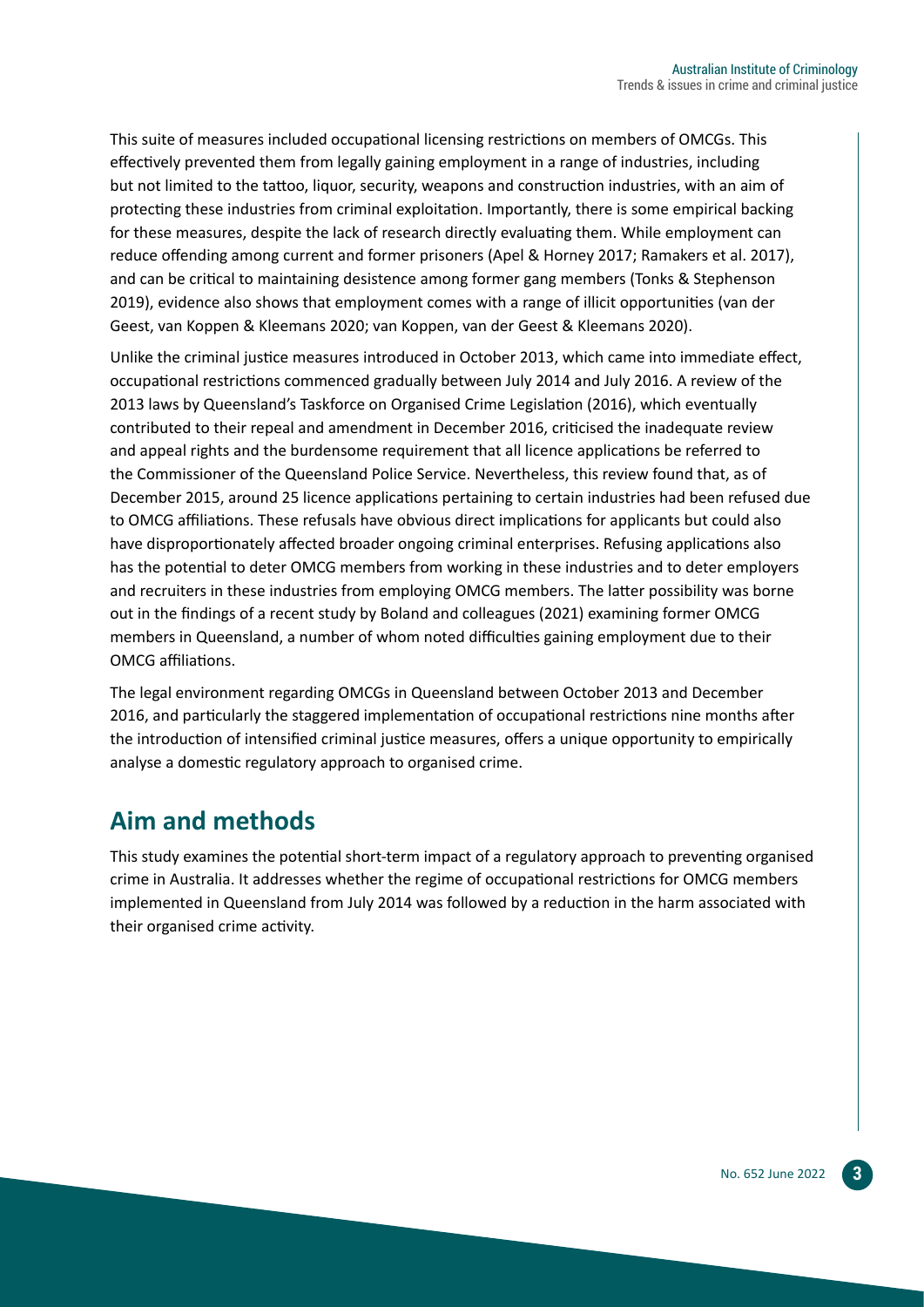#### **Sample and data**

Data on the criminal histories of Australian OMCG members were obtained by linking two Australian Criminal Intelligence Commission databases: the National Gangs List (NGL) and the National Police Reference System. Established in 2014, the NGL is a secure, validated and nationally agreed-upon list of OMCGs and their members in Australia. The National Police Reference System holds national police information on individuals, including their apprehension histories. (See Morgan, Dowling & Voce 2020 for further information on these databases.) The dataset codes offence descriptions using the Australian and New Zealand Standard Offence Classification (ANZSOC) scheme (Australian Bureau of Statistics 2011) and includes information on the month of each offence and the jurisdictions in which offences were committed. Both databases are used for operational and intelligence purposes and are updated regularly. Data from both databases were extracted by researchers in May 2019.

This study examined all organised crime related offending recorded in Queensland between January 2011 and December 2016 (inclusive) by men who were recorded on the NGL as members of an OMCG in Australia as of May 2019. Organised crime related offending consists of ANZSOC offence codes synonymous with an 'ongoing criminal enterprise', as defined by Quinn and Koch (2003) and operationalised by Morgan, Dowling and Voce (2020). Broadly, these offences include serious fraudulent activity, serious regulatory offences and the commercial production and supply of illicit drugs, unregistered firearms or other illicit commodities. The analysis was restricted to men who were added to the NGL in 2014 (its first year of operation) or 2015. It also excluded OMCG members who were born after 1992, leaving only those members who were 18 years or over at the beginning of the study period. Finally, since the dataset did not include those who were members during the study period but left their gangs and were removed from the NGL before data were extracted by researchers (May 2019), these former members were omitted from the study.

#### **Analytic strategy**

#### *Measuring organised crime related harm*

This study explored changes in the amount of harm related to OMCG members' organised crime activity following the introduction of occupational restrictions. Organised crime related offences, even among OMCGs, are rare occurrences in police administrative datasets, and small changes in the number of offences and offenders can mask significant changes in the extent and impact of organised crime.

The Western Australian Crime Harm Index (WACHI; House & Neyroud 2018) was used to measure organised crime related harm. The WACHI assigns a harm score to offences indicative of the estimated physical, psychological, interpersonal, economic and social damage they cause. In effect, each score represents the median prison sentence (in days) passed down to first-time perpetrators of an offence type in Western Australia between January 2010 and June 2017. There are many recent examples of equivalent harm indices being used to evaluate the impact of interventions to reduce crime harm (eg Bland et al. 2021).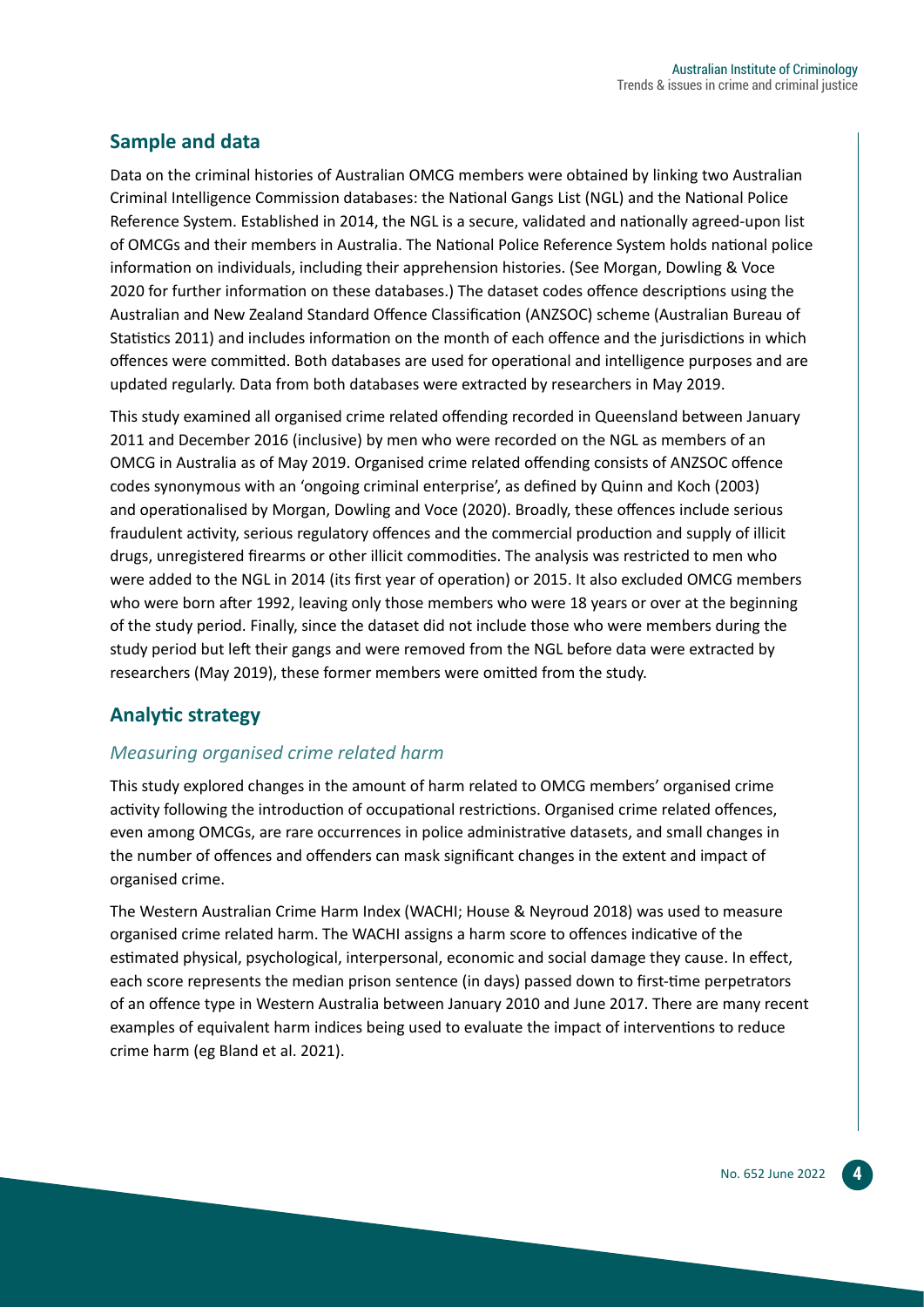WACHI scores were developed to align with offence codes used in Western Australia, which only partially correspond to ANZSOC offence codes. We addressed this issue by estimating a single harm score for all ANZSOC offence codes that were previously missing them or had more than one assigned. Harm scores were assigned to previously unscored offence codes based on scores assigned to closely related offences. Where more than one harm score was assigned to an ANZSOC offence code, the mean of these harm scores, weighted by the number of cases used to calculate the original harm score, was taken.

Based on this revised WACHI, the most harmful organised crime related offence in the dataset was the commercial supply of illicit drugs (178) and the lowest harm offence was illicit betting and gambling activities (3). Harm scores for all organised crime related offences committed in Queensland by OMCG members were summed for each month, generating a time series dataset for analysis. The highest harm organised crime related offence type originally classified by Morgan, Dowling and Voce (2020)—importing/exporting illicit drugs (1,309)—was not recorded at any point during the study period. Additionally, none of the new criminal offences created under the suite of legislation that commenced in Queensland in October 2013 were classified as organised crime related offences.

#### *Interrupted time series analysis*

This study undertook interrupted time series analysis to examine changes in the harm of OMCG members' organised crime activity following the introduction of occupational restrictions. Because the study period ran from January 2011 to December 2016 (inclusive), the analysis covered 42 months prior to the restrictions (January 2011 to June 2014) and 30 months after the restrictions were introduced (July 2014 to December 2016), or a total of 72 time points.

Interrupted time series analysis is an analytic approach to evaluating an intervention that tracks an outcome variable over multiple points in time before and after the intervention's introduction, accounting for underlying trends that are unrelated to it (Box et al. 2015; Hyndman & Athanasopoulos 2021). It was implemented in this study with auto regressive integrated moving average (ARIMA) modelling, which is well equipped to handle three common issues in time series data that can obscure an intervention's true impact:

- autocorrelation and partial autocorrelation, or the correlation of values in a time series with values at previous times;
- non-stationarity, or variation in the statistical properties of a time series dataset over time, including the means, variances and covariances; and
- seasonality, or the tendency for values in a time series to fluctuate systematically at seasonal intervals—usually every three, six or 12 months.

Interrupted time series ARIMA models incorporate covariates to account for these non-intervention related trends in order to detect changes in an outcome (in this case, organised crime related harm by OMCGs) that coincide with, and can reasonably be linked to, the timing of an intervention (in this case, the introduction of occupational restrictions). Generating an ARIMA model involves assessing whether data transformation is required to account for non-stationarity, and selecting covariates that best account for patterns of autocorrelation and partial autocorrelation. Where seasonality is detected, additional covariates are included in the model to account for it.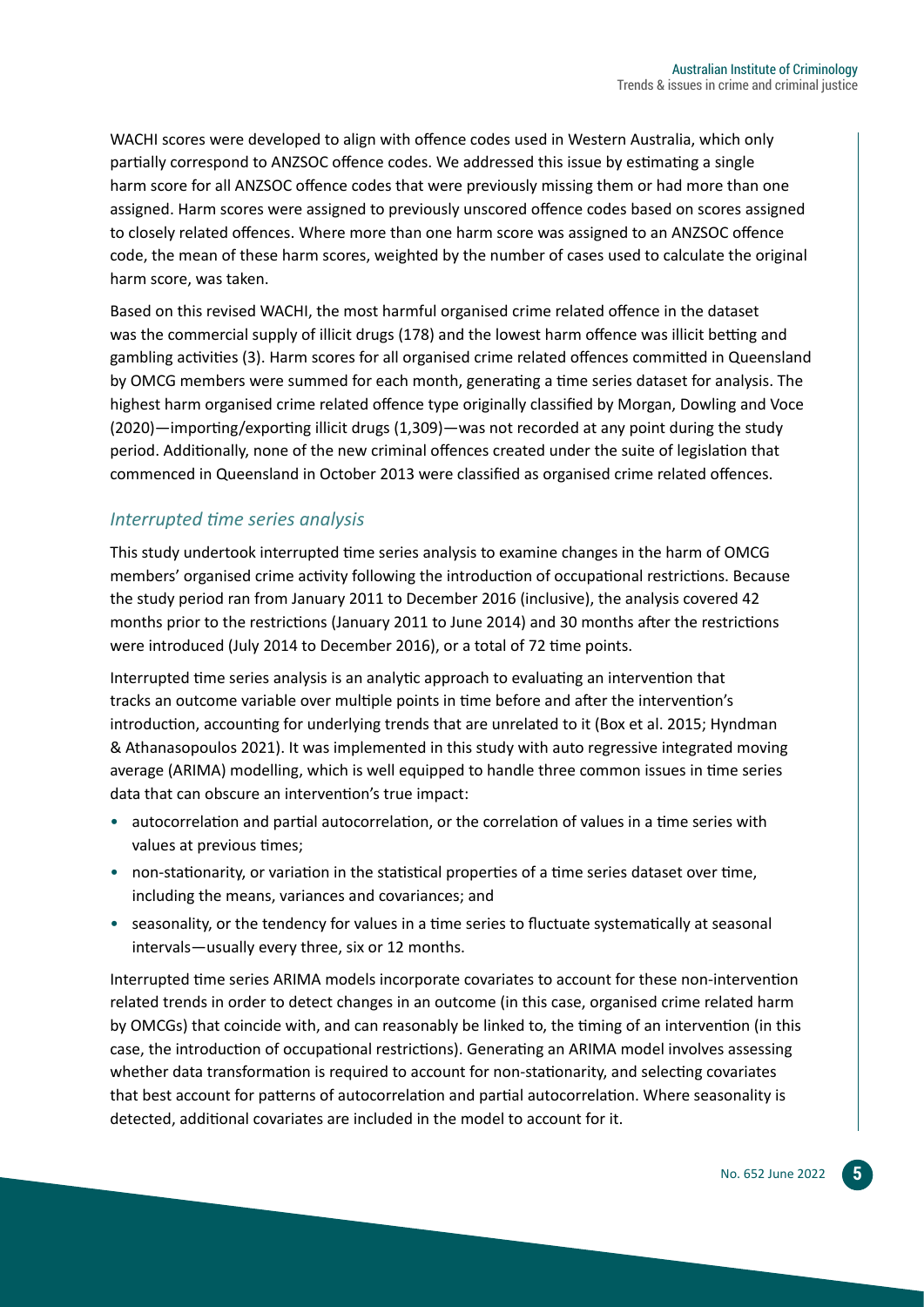Model selection in this study was facilitated by an automatic search algorithm developed by Hyndman and Khandakar (2008) and implemented in the statistical software program R. This algorithm iteratively compares successive ARIMA models and identifies the best fitting model. Model selection was aided by visual inspection of the time series data and the autocorrelation and partial autocorrelation function plots, along with Augmented Dickey–Fuller and Kwiatkowski–Phillips– Schmidt–Shin testing for non-stationarity. Follow-up Ljung–Box testing was undertaken post-model estimation to ensure that there was no remaining autocorrelation in model residuals. Model fit was assessed through inspection of the corrected Akaike information criterion (AICc).

#### **Limitations**

This study relied on recorded apprehension data, which does not include offending that did not come to the attention of police. Additionally, information on time spent in custody, and by extension exposure time, could not be obtained. However, incapacitation was accounted for to some extent through the operationalisation of covariates to capture the impact of criminal justice measures introduced in October 2013 (outlined further in the next section).

The staggered introduction of Queensland's suite of responses to OMCGs in the mid-2010s offers a unique opportunity for evaluation, and the analytic strategy minimises many sources of bias in examining the impact of occupational restrictions. However, there are a lack of suitable control jurisdictions against which to compare Queensland due to the sporadic introduction of a wide variety of OMCG-specific measures across Australia's other states and territories during the study period (Bartels, Henshaw & Taylor 2021). This limits the internal validity of findings and the potential for causal inferences.

While the NGL is a comprehensive and authoritative census of Australian OMCG membership used by law enforcement agencies across the country, it does not retain information on former members. Additionally, the dates on which men are added to the NGL do not align with the dates they joined an OMCG, which are rarely known. Because of this, the dataset used in this study approximates OMCG membership during the study period, again limiting the generalisability of findings.

Finally, Queensland's Taskforce on Organised Crime Legislation (2016) concluded that the resources devoted to implementing occupational restrictions were disproportionate to the risks posed by OMCGs. Given the absence of data appropriate for costing, this study was not able to examine the economic viability of Queensland's occupational restrictions, and no conclusions are drawn as to whether the impacts justify the costs. Rather, this study aims to fill a gap in the knowledge base by examining whether there was likely to have been any crime reduction impact in the first place.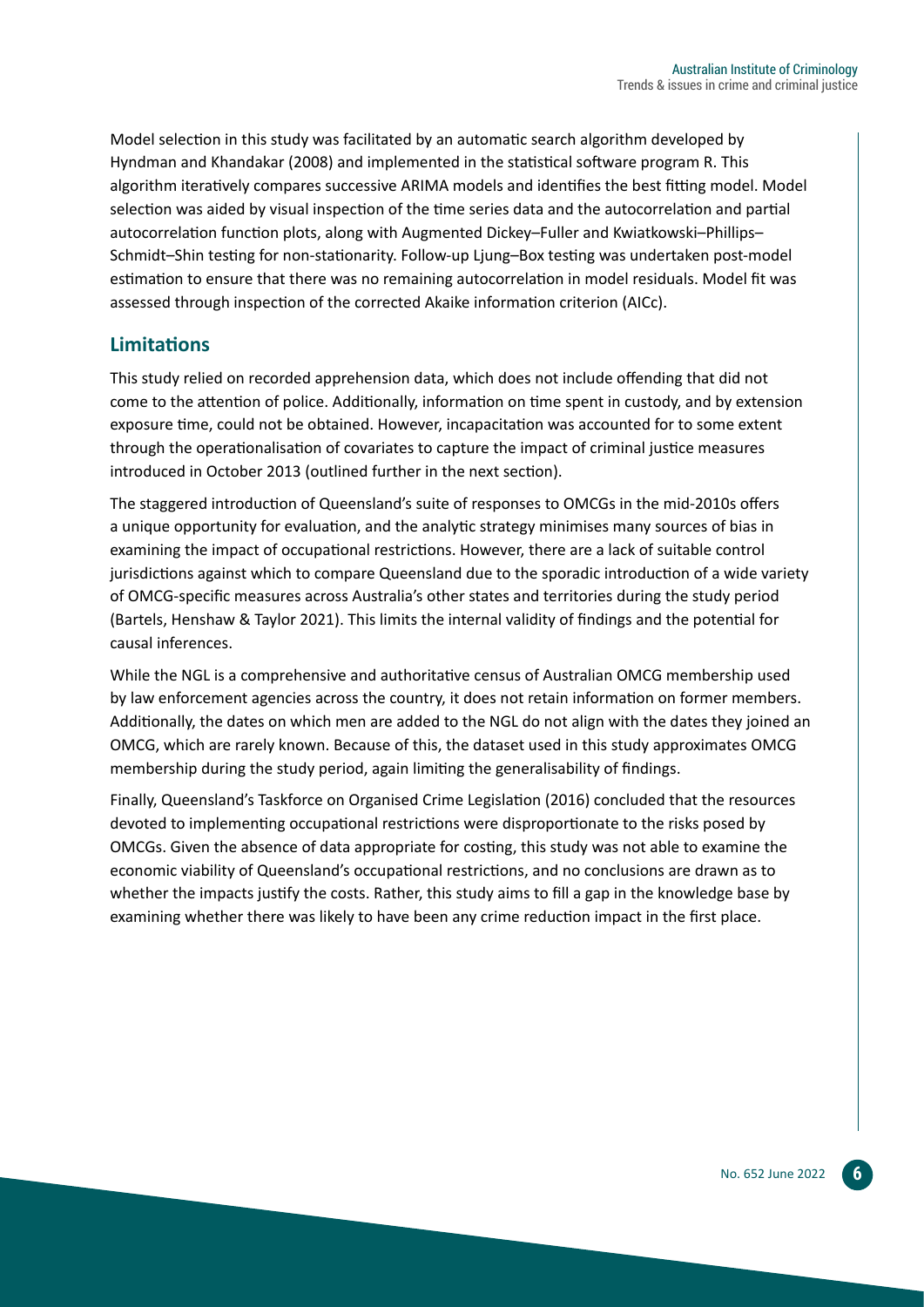## **Results**

#### **Descriptive analysis and model development**

Figure 1 plots the raw monthly organised crime related harm associated with recorded offences by OMCG members in Queensland between January 2011 and December 2016. Given the gradual implementation of Queensland's occupational restrictions, it was expected that any change in organised crime related harm would also occur gradually, appearing graphically as a downward trend as opposed to an immediate drop in the level of harm. These changes are diagrammed for illustrative purposes in Figure 2, with a comparison showing no change. To test for this downward trend change, occupational restrictions were operationalised into an intervention variable, coded as zero up to July 2014 and increased by one for every subsequent month, for inclusion in the ARIMA model.

#### **Figure 1: Monthly organised crime related harm, as measured by the WACHI, by outlaw motorcycle gang members in Queensland, 2011–2016**



Source: OMCG criminal history dataset [2019]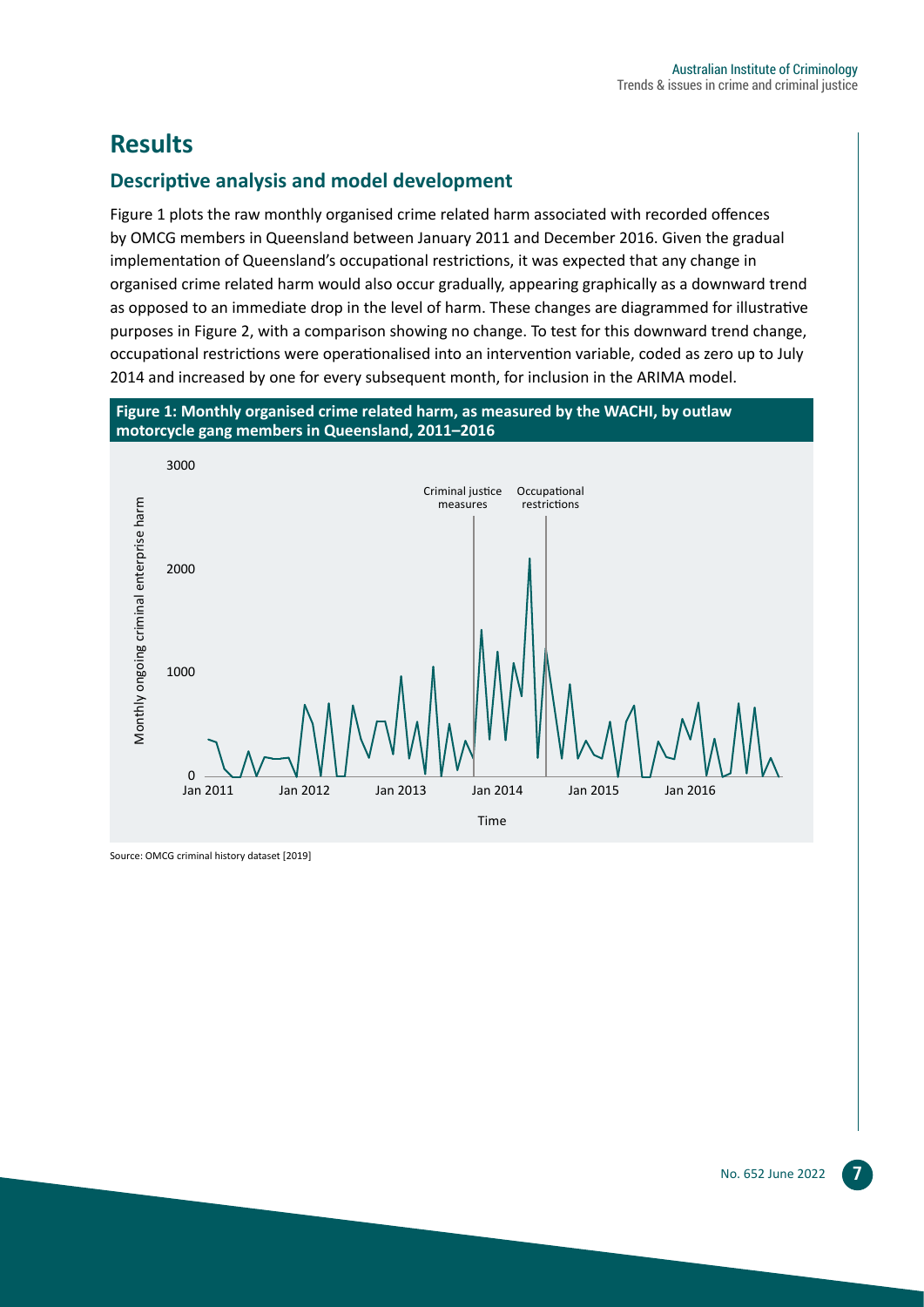

Importantly, Figure 1 shows a sharp, short-term increase in harm following the introduction of the criminal justice measures in October 2013. This likely reflects a surveillance or detection effect, as police increasingly targeted OMCG members and identified more organised crime activity (Goldsworthy 2015; QPS 2015, 2014; QPS Strategic Monitoring Team 2014). There is an equally notable decay in this short-term spike around the time occupational restrictions were introduced. Much of this decay could reflect the incapacitation of OMCG members—through imprisonment, remand, community sentences or bail conditions—for offences detected in the months after October 2013, the delayed deterrent effect of criminal justice measures, a tapering off in the intensity of these measures, or some combination. Failing to account for this spike in harm, and its subsequent decay, risks greatly overestimating the impact of occupational restrictions. The challenge was to identify any reduction in harm within this broader decay that could reasonably be linked to occupational restrictions.

This required the inclusion of an additional covariate in the ARIMA model that captured both the immediate increase in harm following the introduction of the criminal justice measures and its decay. The immediate increase was operationalised as a level change, coded as zero before October 2013 and one from October 2013 up to the point of decay. Because it was unclear when this spike started to decay, a data-driven approach was used to determine its point of onset. This was achieved with changepoint analysis, which is a family of methods for inductively identifying points in a time series dataset at which there are meaningful changes in one or more of its statistical properties (Aue & Horváth 2013). A level change in monthly harm after the introduction of criminal justice measures was identified with a segment neighbourhood approach (Auger & Lawrence 1989). This approach was implemented in the statistical software program R using the 'changepoint' package (Killick & Eckley 2014). The search was constrained to one changepoint, with an Akaike information criterion penalty applied to prevent overfitting.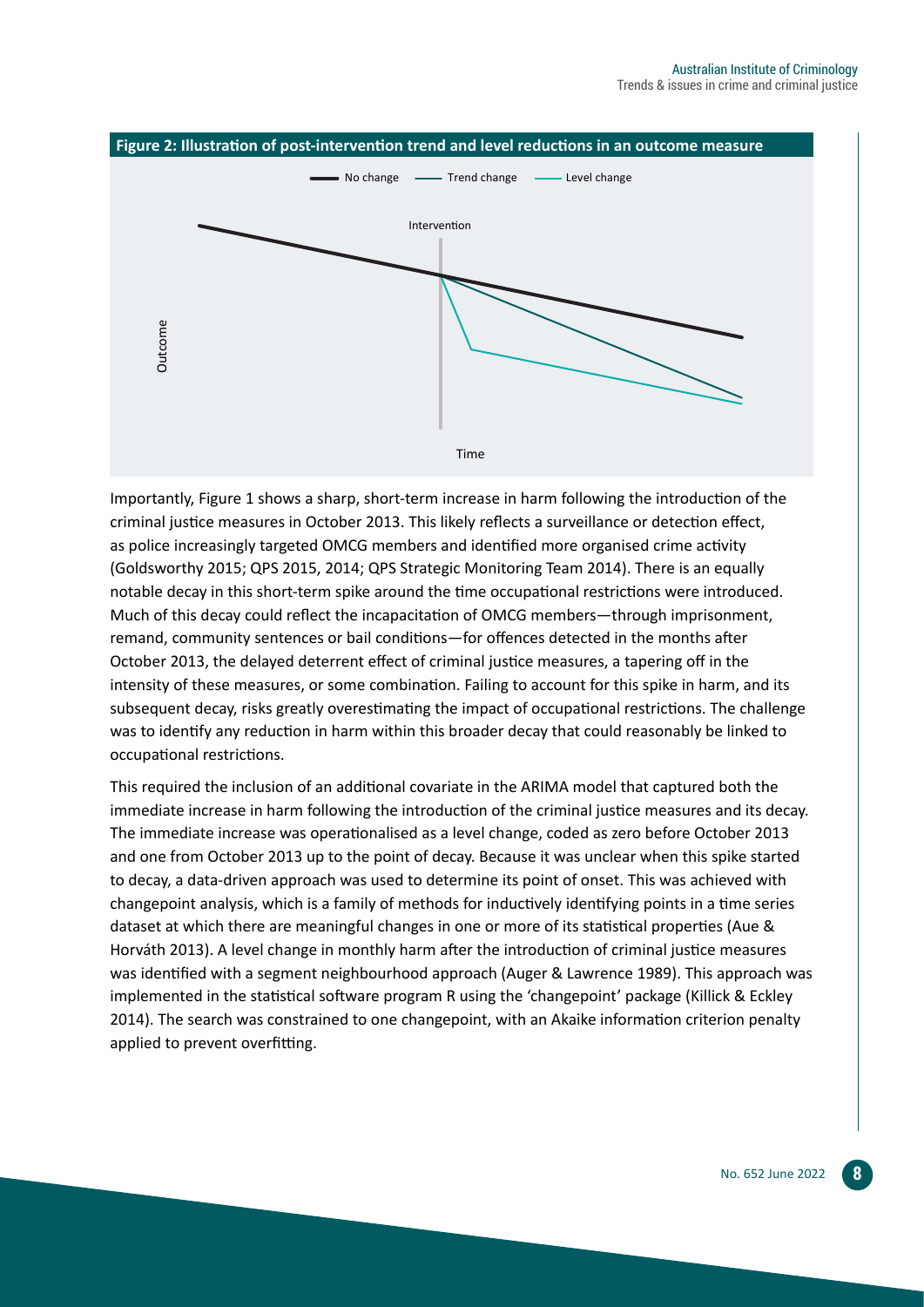Changepoint analysis indicated a level drop in monthly harm at May 2014. This was taken as the onset point for decay in all criminal justice covariates. Since the rate of decay was also unknown, we decided to examine Queensland's occupational restrictions with multiple ARIMA models, each incorporating a different criminal justice covariate, operationalising decay as sudden (exponential), constant (linear), gradual (reverse exponential) or non-existent. These are diagrammed for illustrative purposes in Figure 3.

Prior to the main analyses, each model was run as an ordinary least squares regression and the resulting collinearity diagnostics were used to determine whether the criminal justice and occupational restriction covariates were too highly correlated. Tolerance values less than 0.1 were taken as indicative of collinearity. Based on this threshold, there was no evidence of collinearity across any of the models.

Importantly, while ARIMA models included covariates for the criminal justice measures introduced in Queensland in late 2013, it must be emphasised that the aim of this study was not to evaluate these measures, and conclusions about their effectiveness cannot be drawn from the results. These measures encompassed multiple enforcement, investigative, intelligence and legal responses, all implemented at around the same time to achieve various outcomes.



Note: Variables operationalising decay in the spike in monthly ongoing criminal enterprise harm between the introduction of criminal justice measures *(CJ)*  and decay onset *(D)* are coded over time *(t)* in relation to occupational restrictions *(OC)* as follows. No decay: 0 if *t <CJ* and 1 if *t ≥ CJ*. Gradual decay: 0 if *t < CJ*, 1 if  $t \ge C$  and <OC, and 1+log<sub>100</sub>((t-72)/((OC-1)-72)) if  $t \ge D$ . Constant decay: 0 if  $t$  <C/, 1 if  $t \ge C$  and <OC, and (72-t)/(72-(OC-1)) if  $t \ge D$ . Sudden decay: 0 if *t <CJ*, 1 if *t ≥ CJ* and *<OC*, and 1×log100((72−(*t*−(*OC*−1))/(72−*OC*))) if *t ≥ D*

Results of Augmented Dickey–Fuller and Kwiatkowski–Phillips–Schmidt–Shin testing indicated significant non-stationarity in the variance of the data. Monthly harm totals were logarithmically transformed to induce stationarity before further analysis. For each ARIMA model, the automatic search algorithm was programmed to search across seasonal and non-seasonal models. However, seasonal differencing was not induced with the specification of a differencing term, as autocorrelation function and partial autocorrelation function plots of the transformed data showed no statistically significant autocorrelations at lags suggestive of seasonality (ie lags of 3, 6 or 12 months).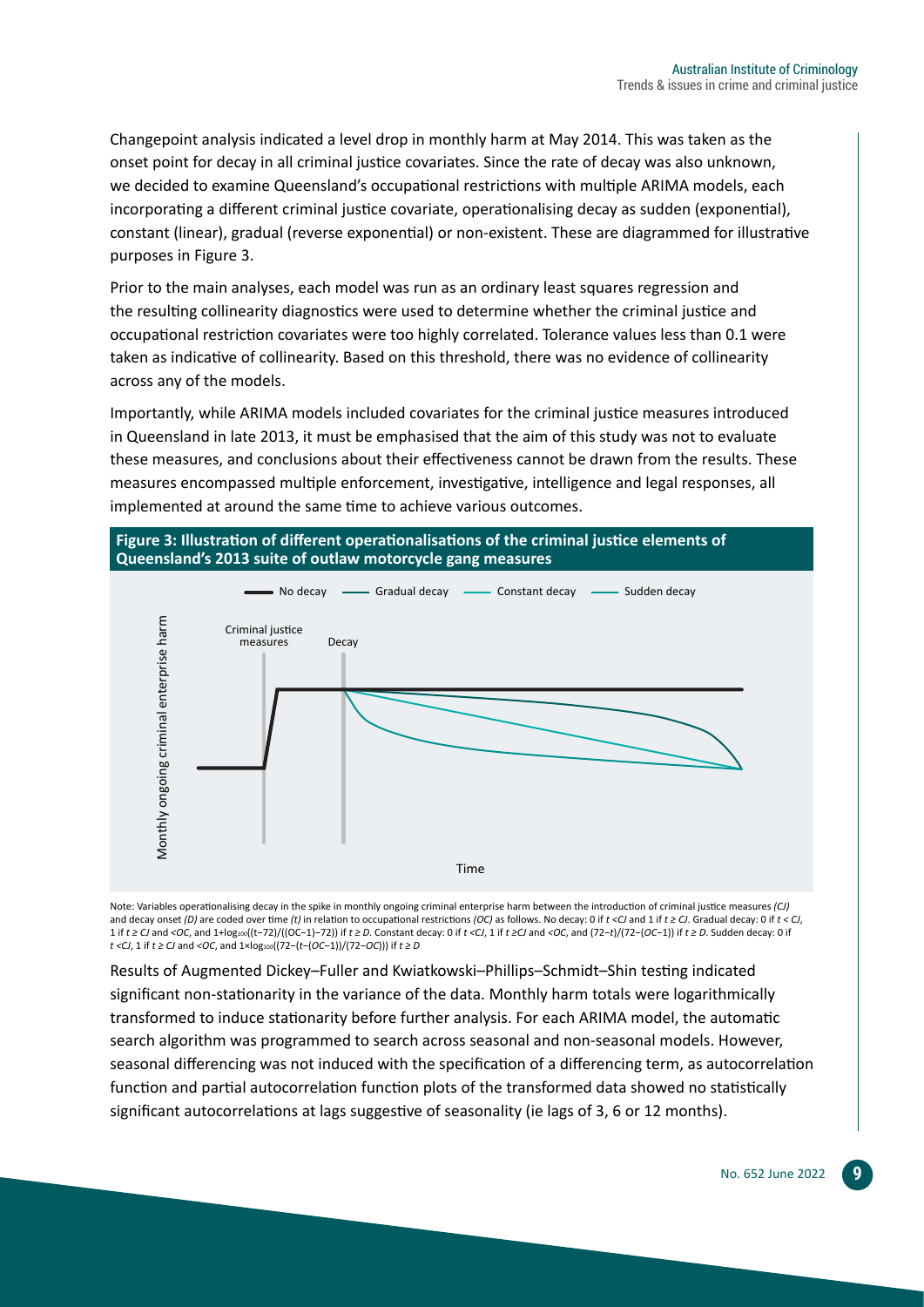#### **Was the introduction of occupational restrictions followed by a reduction in harm?**

Table 1 summarises the results of the final ARIMA models examining changes in the organised crime related harm caused by OMCG members following the introduction of Queensland's occupational restrictions, controlling for different operationalisations of its criminal justice measures. There was no evidence of autocorrelation in the residuals of any models up to 24 lags, as indicated by non‑significant Ljung–Box tests.

| Table 1: ARIMA models examining changes in the organised crime related harm of OMCG<br>members following the introduction of Queensland's occupational restrictions |                                  |                                         |                                          |                                        |  |  |
|---------------------------------------------------------------------------------------------------------------------------------------------------------------------|----------------------------------|-----------------------------------------|------------------------------------------|----------------------------------------|--|--|
|                                                                                                                                                                     | <b>Model 1:</b><br>No decay      | <b>Model 2:</b><br><b>Gradual decay</b> | <b>Model 3:</b><br><b>Constant decay</b> | <b>Model 4:</b><br><b>Sudden decay</b> |  |  |
| Covariate coefficients (95% confidence interval) <sup>a</sup> and effect size measures                                                                              |                                  |                                         |                                          |                                        |  |  |
| Occupational restrictions                                                                                                                                           | $-0.091$<br>$(-0.150, -0.033)^*$ | $-0.062$<br>$(-0.110, -0.014)^*$        | $-0.038$<br>$(-0.074, -0.003)*$          | $-0.028$<br>$(-0.064, 0.008)$          |  |  |
| Estimated monthly<br>post-intervention change<br>attributable to<br>occupational restrictions <sup>b</sup>                                                          | $\times$ 8.7%                    | $\downarrow$ 6.0%                       | $\downarrow$ 3.7%                        | $\downarrow$ 2.8%                      |  |  |
| Criminal justice measures                                                                                                                                           | 1.522<br>$(0.411, 2.632)$ ***    | 1.455<br>$(0.414, 2.495)$ ***           | 1.585<br>$(0.437, 2.732)$ ***            | 1.962<br>$(0.536, 3.387)$ ***          |  |  |
| <b>Model statistics</b>                                                                                                                                             |                                  |                                         |                                          |                                        |  |  |
| <b>AICc</b>                                                                                                                                                         | 302.7                            | 302.4                                   | 302.4                                    | 302.6                                  |  |  |
| Log likelihood                                                                                                                                                      | $-147.0$                         | $-146.9$                                | $-146.9$                                 | $-147.0$                               |  |  |
| Ljung-Box $\chi^2$                                                                                                                                                  | 11.2                             | 11.7                                    | 11.1                                     | 10.5                                   |  |  |

\*\*\*statistically significant at *p*<0.001, \*statistically significant at *p*<0.05

a: Coefficients and 95% confidence intervals reflect log-transformed data

b: The estimated monthly change post-intervention reflects the trend change in monthly harm totals between July 2014 (the month in which occupational restrictions were introduced) and December 2016 (the end of the study period), and was calculated as follows: (1 − *exp*β1) × 100, where β1 = occupational restrictions coefficient

Note: AICc=Akaike information criterion (corrected)

Source: OMCG criminal history dataset [2019]

There was a four- to seven-fold increase in the level of organised crime related harm with the introduction of the criminal justice measures. Statistically significant trend reductions in organised crime related harm were found after the introduction of occupational restrictions in all but the ARIMA model assuming sudden decay (model 4). Under the unlikely scenario of no decay (model 1) results suggest that organised crime related harm decreased by nine percent per month after the introduction of occupational restrictions. Where gradual decay was assumed (model 2), results suggest a six percent monthly reduction, and where constant decay was assumed (model 3), results suggest a reduction of less than four percent monthly.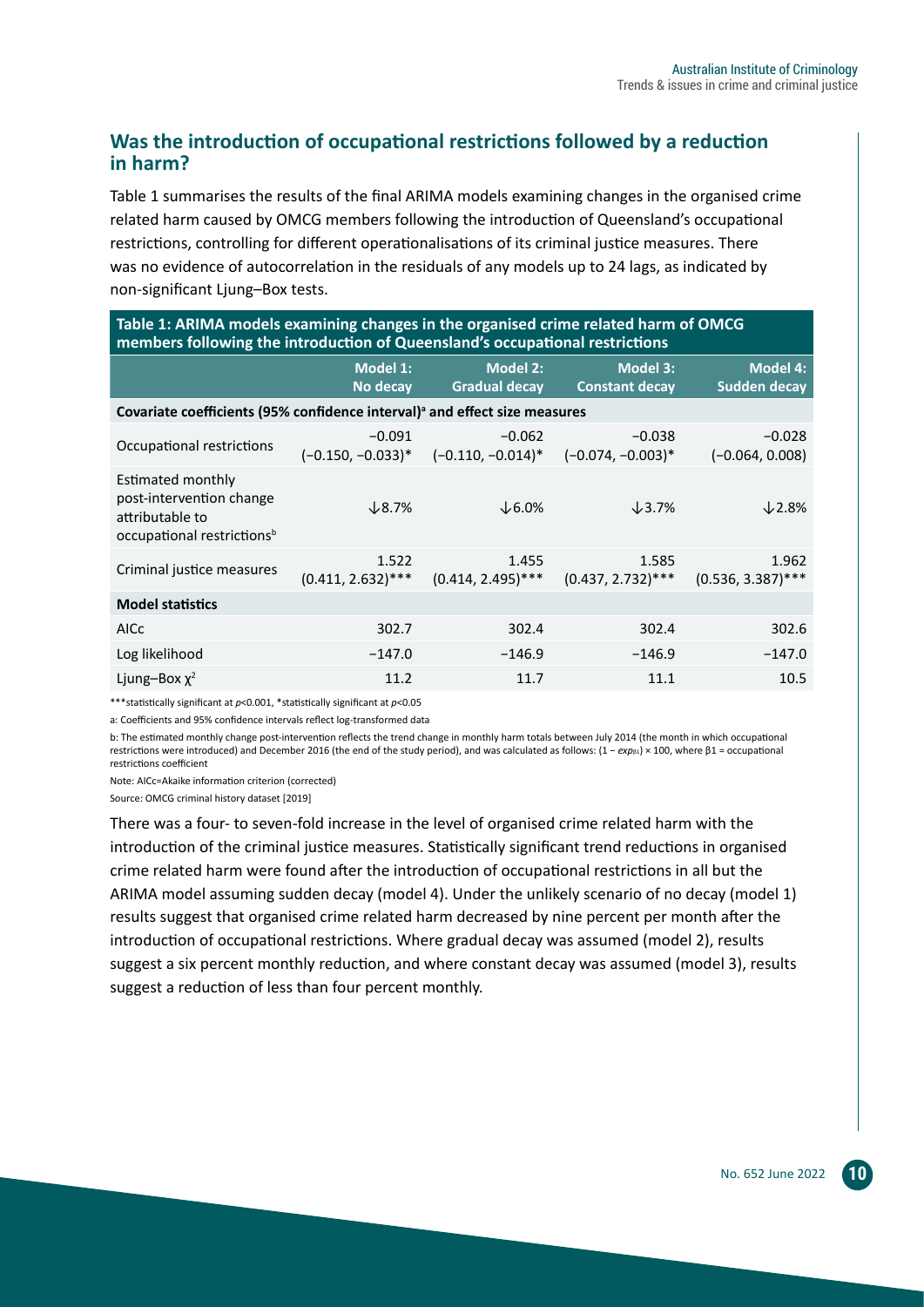While the actual rate of decay cannot be confirmed, a constant rate of decay is, in the authors' view, the most plausible. Model 3, which examines occupational restrictions under the scenario of constant decay, was (along with model 2—gradual decay) the best-fitting model (ie an AICc closest to zero). For sudden decay to be plausible, it would need to be explained by an intervention such as the arrest or incapacitation of a large number of OMCG members, or a sudden cessation of policing activity, and the interruption would have to be similar in magnitude to the suite of OMCG measures introduced in October 2013. There is no evidence for either scenario in the material documenting police activity against OMCGs in Queensland during the study period (Goldsworthy 2015; QPS 2015, 2014; QPS Strategic Monitoring Team 2014; Taskforce on Organised Crime Legislation 2016). Meanwhile, assuming anything less than constant decay results in a questionably large effect size for an intervention that targeted only a small subset of organised crime methodologies and that could only be expected to have a small impact on organised crime activity among OMCGs.

Further sensitivity analyses were undertaken using the model 3 scenario of constant decay. Models were run incorporating artificial occupational restriction covariates which operationalised their commencement three months (April 2014), two months (May 2014) and one month (June 2014) prior to their actual commencement. The fit of these models, as measured by the AICc, was compared with that of model 3 in the main analysis to determine whether the trend reduction detected in the main analysis predated the introduction of occupational restrictions in July 2014. Across all three models, the AICc was slightly higher than that of model 3 in the main analysis (302.4), indicating poorer model fit (Table 2). This further supports the notion that a small and gradual trend reduction in the organised crime related harm caused by OMCG members in Queensland coincided with the introduction of occupational restrictions.

| covariates at different points of onset prior to actual implementation in July 2014 |                                      |                                  |                                   |  |  |  |
|-------------------------------------------------------------------------------------|--------------------------------------|----------------------------------|-----------------------------------|--|--|--|
|                                                                                     | <b>April 2014,</b><br>constant decay | May 2014,<br>constant decay      | <b>June 2014,</b><br>sudden decay |  |  |  |
| Coefficients (95% confidence interval) <sup>a</sup> and effect size measures        |                                      |                                  |                                   |  |  |  |
| Occupational restrictions                                                           | $-0.035$<br>$(-0.072, -0.002)^*$     | $-0.036$<br>$(-0.072, -0.003)^*$ | $-0.037$<br>$(-0.073, -0.003)^*$  |  |  |  |
| Criminal justice measures                                                           | 1.645<br>$(0.498, 2.792)$ ***        | 1.624<br>$(0.477, 2.770)$ ***    | 1.604<br>$(0.457, 2.750)$ ***     |  |  |  |
| <b>Model statistics</b>                                                             |                                      |                                  |                                   |  |  |  |
| <b>AICC</b>                                                                         | 302.6                                | 302.5                            | 302.5                             |  |  |  |
| Log likelihood                                                                      | $-147.0$                             | $-146.9$                         | $-147.0$                          |  |  |  |
| Ljung-Box $\chi^2$                                                                  | 11.0                                 | 11.0                             | 11.0                              |  |  |  |

**Table 2: Sensitivity analyses with ARIMA models examining artificial occupational restriction** 

\*\*\*statistically significant at *p*<0.001, \*statistically significant at *p*<0.05

a: Coefficients and 95% confidence intervals reflect log-transformed data

Note: AICc=Akaike information criterion (corrected)

Source: OMCG criminal history dataset [2019]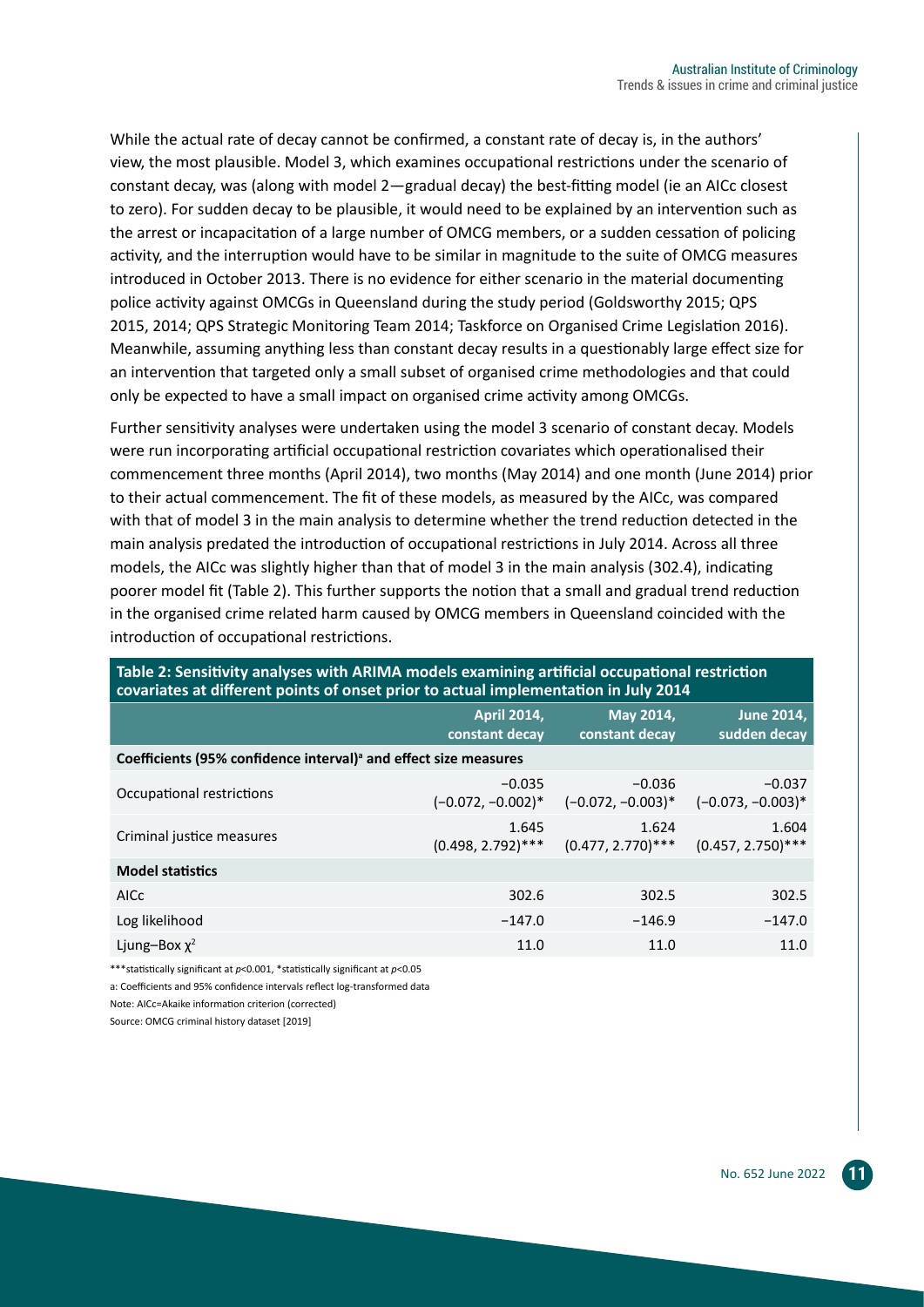## **Discussion**

Findings from this study suggest that the introduction of occupational restrictions on OMCG members in Queensland from July 2014—part of a suite of measures implemented by the Queensland Government to combat OMCGs—was followed by a small and gradual reduction in their organised crime related harm. Estimates vary according to the assumptions used in the modelling, with results ranging from no significant reduction to a reduction of almost nine percent per month in organised crime related harm. The most plausible outcome is that these restrictions were followed by a three to four percent monthly reduction in organised crime related harm. This study offers the first Australian evidence for the potential impact of occupational restrictions on organised crime and, more broadly, for the potential effectiveness of regulatory approaches to organised crime.

Occupational restrictions, like most regulatory measures, are a form of opportunity reduction in that they prevent would-be offenders from exploiting elements of the legitimate economy to engage in organised crime. However, it is difficult to discern from these results whether this is likely to have been achieved through the actual refusal of jobs to OMCG members or through wider deterrence. While the final report of Queensland's Taskforce on Organised Crime Legislation (2016) notes only a small number of licence refusals under this regime, research has hinted at the widespread difficulties many men with OMCG affiliations in Queensland experienced gaining employment during this period (Boland et al. 2021), suggesting at least some deterrent effect. Nevertheless, the principal mechanism by which occupational restrictions are likely to have reduced organised crime is unknown.

Critically, it should be remembered that occupational restrictions were applied solely on the basis of an individual being affiliated with an OMCG, whether or not they had an accompanying police record of serious or organised crime. This highly controversial approach has since given way, in Queensland and elsewhere, to individually targeted judicial orders that set a stricter threshold for applying restrictions and that can only be issued by courts post-conviction. Queensland's Taskforce on Organised Crime Legislation (2016) also proposed a number of other mechanisms by which restrictions could be applied, including a 'blue card' system similar to that regulating occupations that involve working with children in Queensland, which also relies on prior convictions.

The decision to examine the occupational restrictions implemented in Queensland between 2014 and 2016 was made purely to take advantage of a unique opportunity for evaluation. Considered from an empirical perspective, the individual targeting of regulatory measures based on higher legal thresholds might reduce their effectiveness by limiting the pool of individuals to whom they apply. Conversely, regulatory measures might increase in efficacy if they extend beyond the formal membership of 'declared' organisations, taking account of the fluid structures of many organised crime groups and networks, in which people constantly move into and out of them (Bouchard & Morselli 2014; Morselli 2009).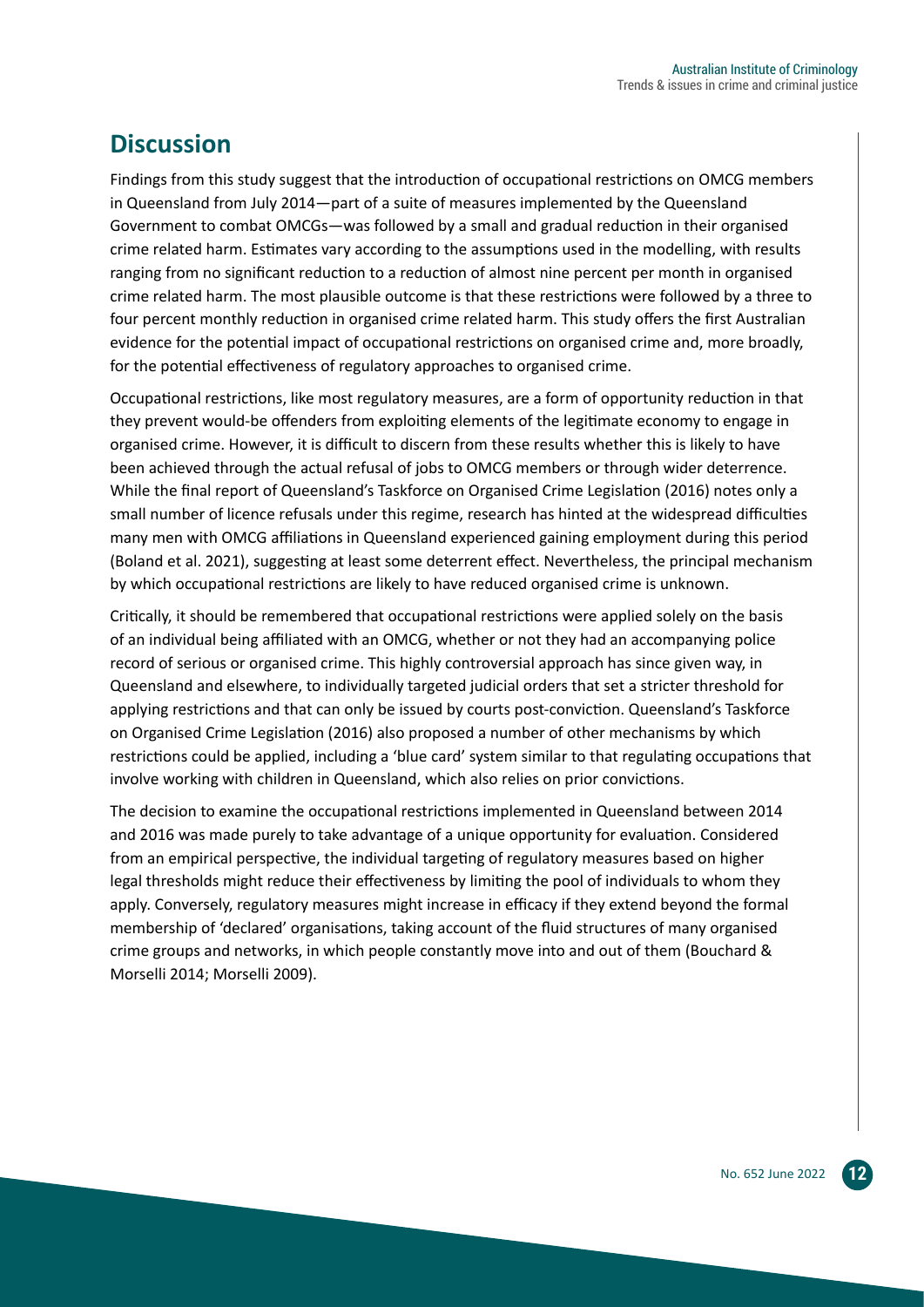It is also worth noting that these results have emerged alongside those highlighting the important role employment can play in disengagement from criminal lifestyles (Apel & Horney 2017; Ramakers et al. 2017; Tonks & Stephenson 2019). The former OMCG members interviewed in Boland and colleagues' (2021) research highlighted employment as a critical source of material and social support, and important to helping them stay disengaged from their gangs. Occupational restrictions, and regulatory approaches more broadly, must balance a concern for preventing exploitation of the legitimate economy with the need to provide access to this economy in support of offender desistence (Douglas & Smith 2018).

Although promising, and with significant implications for policy, these findings highlight the pressing need for further research to build the evidence base on whether and how regulatory approaches can reduce organised crime. It is also important to read these findings against the limitations discussed. Most notably, the ability to make definitive causal claims about the impact of occupational restrictions is somewhat limited by the complicated legislative and policing environment in which they were introduced, and uncertainty regarding the true impact of other measures introduced to combat OMCGs. While a number of methods were used to disentangle occupational restrictions from other measures introduced at around the same time, it is not possible to infer a causal impact with complete confidence. More than many other interventions, the evidence base for regulatory approaches would benefit from further research that evaluates them across multiple locations and contexts.

This study attempted to measure the possible short-term impact of a regulatory approach to organised crime by OMCG members in Australia. Findings highlight the potential utility of measures outside the criminal justice system in preventing this form of crime. Measures like these should be subjected to more rigorous studies, including prospective studies, to build an evidence base of alternative strategies to reduce the significant burden of organised crime to the Australian community.

## **References**

#### *URLs correct as at May 2022*

Apel R & Horney J 2017. How and why does work matter? Employment conditions, routine activities, and crime among adult male offenders. *Criminology* 55: 307–343. [https://doi.org/10.1111/1745-](https://doi.org/10.1111/1745-9125.12134) [9125.12134](https://doi.org/10.1111/1745-9125.12134)

Aue A & Horváth L 2013. Structural breaks in time series. *Journal of Time Series Analysis* 34(1): 1–16. <https://doi.org/10.1111/1745-9125.12134>

Auger I & Lawrence C 1989. Algorithms for the optimal identification of segment neighbourhoods. *Bulletin of Mathematical Biology* 51(1): 39–54. [https://doi.org/10.1016/S0092-8240\(89\)80047-3](https://doi.org/10.1016/S0092-8240(89)80047-3)

Australian Bureau Statistics 2011. *Australian and New Zealand Standard Offence Classification (ANZSOC)*, 3rd ed. ABS cat. no. 1234.0. Canberra: Australian Bureau of Statistics. [https://www.abs.](https://www.abs.gov.au/ausstats/abs@.nsf/mf/1234.0) [gov.au/ausstats/abs@.nsf/mf/1234.0](https://www.abs.gov.au/ausstats/abs@.nsf/mf/1234.0)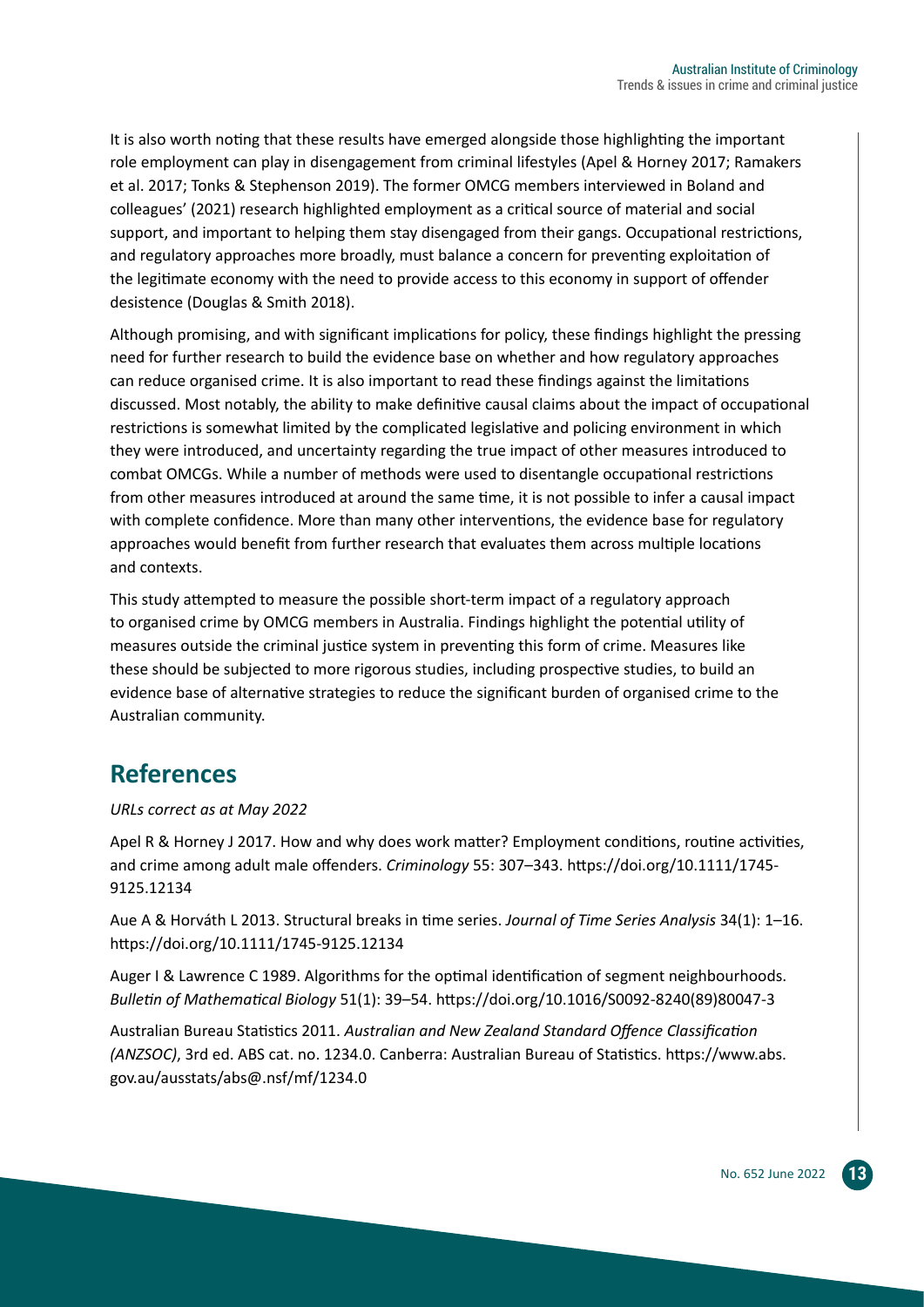Ayling J 2017. Combating organized crime Aussie-style: From law enforcement to prevention. In H Nelen & D Siegel (eds), *Contemporary organized crime: Developments, challenges and responses*. Cham: Springer International Publishing: 189–212. [https://doi.org/10.1007/978-3-319-55973-5\\_12](https://doi.org/10.1007/978-3-319-55973-5_12)

Ayling J 2014. Going Dutch? Comparing approaches to preventing organised crime in Australia and the Netherlands. *The European Review of Organised Crime* 1(1): 78–107. [https://doi.org/10.2139/](https://doi.org/10.2139/ssrn.2247758) [ssrn.2247758](https://doi.org/10.2139/ssrn.2247758)

Bartels L, Henshaw M & Taylor H 2021. Cross-jurisdictional review of Australian legislation governing outlaw motorcycle gangs. *Trends in Organized Crime* 24: 343–360. [https://doi.org/10.1007/s12117-](https://doi.org/10.1007/s12117-021-09407-0) [021-09407-0](https://doi.org/10.1007/s12117-021-09407-0)

Bland M, Leggetter M, Cestaro D & Sebire J 2021. Fifteen minutes per day keeps the violence away: A crossover randomised controlled trial on the impact of foot patrols on serious violence in large hot spot areas. *Cambridge Journal of Evidence-Based Policing* 5: 93–118. [https://doi.org/10.1007/s41887-](https://doi.org/10.1007/s41887-021-00066-3) [021-00066-3](https://doi.org/10.1007/s41887-021-00066-3)

Boland D, Morgan A, Cubitt T, Voce I, Chiu Y, Webster J, Dowling C et al. 2021. Effects of outlaw motorcycle gang membership and the support needs of former members. *Trends & issues in crime and criminal justice* no. 614. Canberra: Australian Institute of Criminology. [https://doi.org/10.52922/](https://doi.org/10.52922/ti78078) [ti78078](https://doi.org/10.52922/ti78078)

Bouchard M & Morselli C 2014. Opportunistic structures of organized crime. In L Paoli (ed), *The Oxford handbook of organized crime*. Oxford University Press: New York: 288–302. [https://doi.](https://doi.org/10.1093/oxfordhb/9780199730445.013.015) [org/10.1093/oxfordhb/9780199730445.013.015](https://doi.org/10.1093/oxfordhb/9780199730445.013.015)

Box GEP, Jenkins GM, Reinsel GC & Ljung GM 2015. *Time series analysis: Forecasting and control.* Hoboken: John Wiley & Sons

Calderoni F & Di Stefano F 2015. The administrative approach in Italy. In ACM Spapens, M Peters, & D Daele (eds), *Administrative measures to prevent and tackle crime: Legal possibilities and practical application in EU member states*. Eleven International Publishing: The Hauge:239–264

Douglas K & Smith RG 2018. Disengagement from involvement in organised crime: Processes and risks. *Trends & issues in crime and criminal justice* no. 542. Canberra: Australian Institute of Criminology. <https://www.aic.gov.au/publications/tandi/tandi542>

Goldsworthy T 2015. *Supplementary submission to the Queensland Taskforce on Organised Crime Legislation by Assistant Professor Terry Goldsworthy*. [https://www.publications.qld.gov.au/dataset/](https://www.publications.qld.gov.au/dataset/taskforce-on-organised-crime-legislation/resource/9644dd32-074c-43b5-8c0e-c8df52358cfe) [taskforce-on-organised-crime-legislation/resource/9644dd32-074c-43b5-8c0e-c8df52358cfe](https://www.publications.qld.gov.au/dataset/taskforce-on-organised-crime-legislation/resource/9644dd32-074c-43b5-8c0e-c8df52358cfe)

House P & Neyroud P 2018. Developing a crime harm index for Western Australia: The WACHI. *Cambridge Journal of Evidence-Based Policing* 2: 7–94.<https://doi.org/10.1007/s41887-018-0022-6>

Hyndman R & Athanasopoulos G 2021. *Forecasting: Principles and practice*. Melbourne: OTexts. <https://otexts.com/fpp3/>

Hyndman R & Khandakar Y 2008. Automatic time series forecasting: The forecast package for R. *Journal of Statistical Software* 27(1): 1–22. <https://doi.org/10.18637/jss.v027.i03>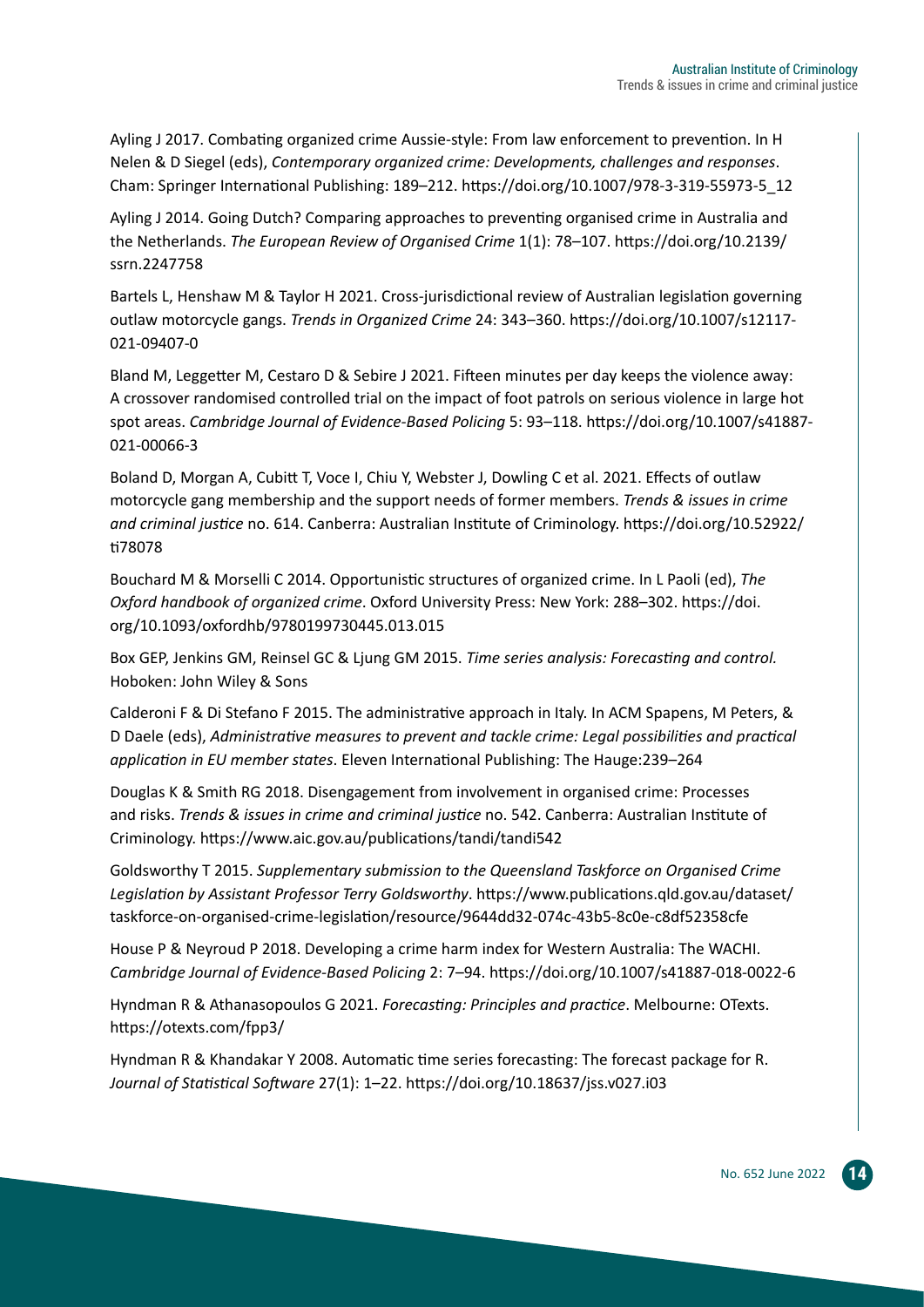Killick R & Eckley I 2014. changepoint: An R package for changepoint analysis. *Journal of Statistical Software* 58(3): 1–19. <https://doi.org/10.18637/jss.v058.i03>

Klement C & Blokland A 2021. Preventing outlaw biker crime in the Netherlands or just changing the dark figure? Estimating the impact of the Dutch whole-of-government approach on outlaw biker crime using interrupted time series analysis. *European Journal of Criminology*. [https://doi.](https://doi.org/10.1177/14773708211024845) [org/10.1177/14773708211024845](https://doi.org/10.1177/14773708211024845)

La Spina A 2014. The fight against the Italian Mafia. In L Paoli (ed), *The Oxford handbook of organized crime*. Oxford University Press: New York: 593–611. [https://doi.org/10.1093/](https://doi.org/10.1093/oxfordh/9780199730445.013.022) [oxfordh/9780199730445.013.022](https://doi.org/10.1093/oxfordh/9780199730445.013.022)

Morgan A, Dowling C & Voce I 2020. Australian outlaw motorcycle gang involvement in violent and organised crime. *Trends & issues in crime and criminal justice* no. 586. Canberra: Australian Institute of Criminology. <https://doi.org/10.52922/ti04282>

Morselli C 2009. *Inside criminal networks*. New York: Springer-Verlag. [https://doi.org/10.1007/978-0-](https://doi.org/10.1007/978-0-387-09526-4) [387-09526-4](https://doi.org/10.1007/978-0-387-09526-4)

QPS—see Queensland Police Service

Queensland Police Service 2015. *Annual report 2014–2015*. Brisbane: Queensland Government. [https://www.police.qld.gov.au/queensland-police-service-corporate-documents/reports-and](https://www.police.qld.gov.au/queensland-police-service-corporate-documents/reports-and-publications/annual-report-2014-2015)[publications/annual-report-2014-2015](https://www.police.qld.gov.au/queensland-police-service-corporate-documents/reports-and-publications/annual-report-2014-2015)

Queensland Police Service 2014. *Annual report 2013–2014*. Brisbane: Queensland Government. [https://www.police.qld.gov.au/queensland-police-service-corporate-documents/reports-and](https://www.police.qld.gov.au/queensland-police-service-corporate-documents/reports-and-publications/annual-report-2013-2014)[publications/annual-report-2013-2014](https://www.police.qld.gov.au/queensland-police-service-corporate-documents/reports-and-publications/annual-report-2013-2014)

Queensland Police Service Strategic Monitoring Team 2014. *Interim report to the Queensland Security Committee on the implementation of the Elimination of Criminal Motorcycle Gangs from Queensland Strategic Plan 2013-2016*. RTID no. 226. [https://www.premiers.qld.gov.au/right-to-info/disclosure](https://www.premiers.qld.gov.au/right-to-info/disclosure-log/2014.aspx)[log/2014.aspx](https://www.premiers.qld.gov.au/right-to-info/disclosure-log/2014.aspx)

Quinn J & Koch D 2003. The nature of criminality within one percent motorcycle clubs. *Deviant Behavior* 24(3): 281–305. <https://doi.org/10.1080/01639620390117291>

Ramakers A, Niewbeerta P, van Wilsem J & Dirkzwager A 2017. Not just any job will do: A study on employment characteristics and recidivism risks after release. *International Journal of Offender Therapy and Comparative Criminology* 61(16): 1795–1818. [https://doi.](https://doi.org/10.1177/0306624X16636141) [org/10.1177/0306624X16636141](https://doi.org/10.1177/0306624X16636141)

Reilly EF 2014. Criminalizing Yakuza membership: A comparative study of the anti-Boryokudan law. *Washington University Global Studies Law Review* 13(4): 801–829

Spapens ACM, Peters M & Van Daele D (eds) 2015. *Administrative measures to prevent and tackle crime: Legal possibilities and practical application in EU member states*. The Hague: Eleven International Publishing